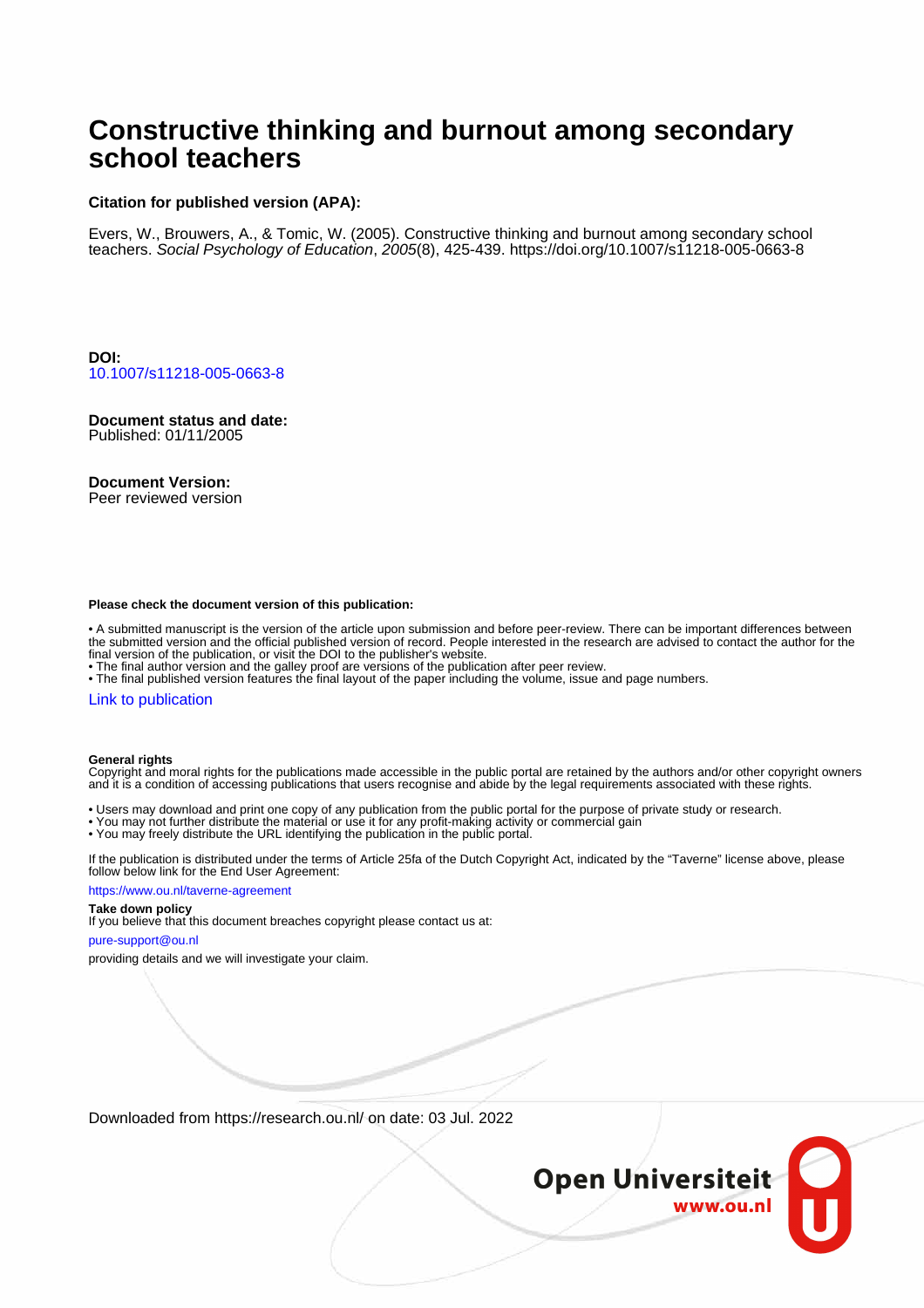DOI: 10.1007/s11218-005-0663-8 Social Psychology of Education (2005) 8:425–439 © Springer 2005

# Constructive thinking and burnout among secondary school teachers

# WILL EVERS, WELKO TOMIC<sup>\*</sup> and ANDRÉ BROUWERS

*Faculty of Social Sciences, The Open University, P.O. Box 2960, NL-6401 DL Heerlen, The Netherlands*

(Received 7 December 2004; Accepted in final form 5 July 2005)

**Abstract.** The present study investigated the relationship between Epstein's (1998, *Constructive thinking: The key to emotional intelligence.* London: Praeger publisher.) components of constructive thinking and burnout as experienced by a sample of Dutch secondary school teachers. A postal questionnaire was sent to teachers from randomly selected secondary schools. The response rate was  $54.1\%$  ( $N = 433$ ). Four components of constructive thinking significantly contributed to the explained variance in emotional exhaustion (17%), depersonalization (21%), and personal accomplishment (20%). The results of the study suggest that secondary school teachers' maladaptive thinking processes prevent them from rational thinking during their work, which significantly contributes to the onset of burnout. Burnout intervention programs for teachers are likely to be more effective when the participator's maladaptive thinking system is taken into consideration. This stems from the idea that personality factors are a probably easier point of departure to tackle burnout symptoms than organizational factors.

**Key words:** burnout; constructive thinking; secondary school teachers

### **1. Introduction**

#### 1.1. BURNOUT

Burnout is a syndrome that has been mainly observed in individuals whose professional demands include both a high sense of ideals and a high degree of interaction with other people, for instance teachers and medical personnel. Burnout is divided in three dimensions, emotional exhaustion, depersonalization, and reduced personal accomplishment. Characteristic for emotional exhaustion is for instance the feeling of being emotionally drained by work, or used up at the end of almost every workday. Depersonalization is characterized by feelings of callousness towards other people. Finally, burned out individuals suffer from a reduced sense of personal accomplishment, or the feeling that one is dealing less effectively with problems as well as with

<sup>\*</sup>Author for correspondence: Tel.: + 345 - 576 2539; Fax: + 3145 - 576 2939; e-mail: Welko.Tomic@ou.nl.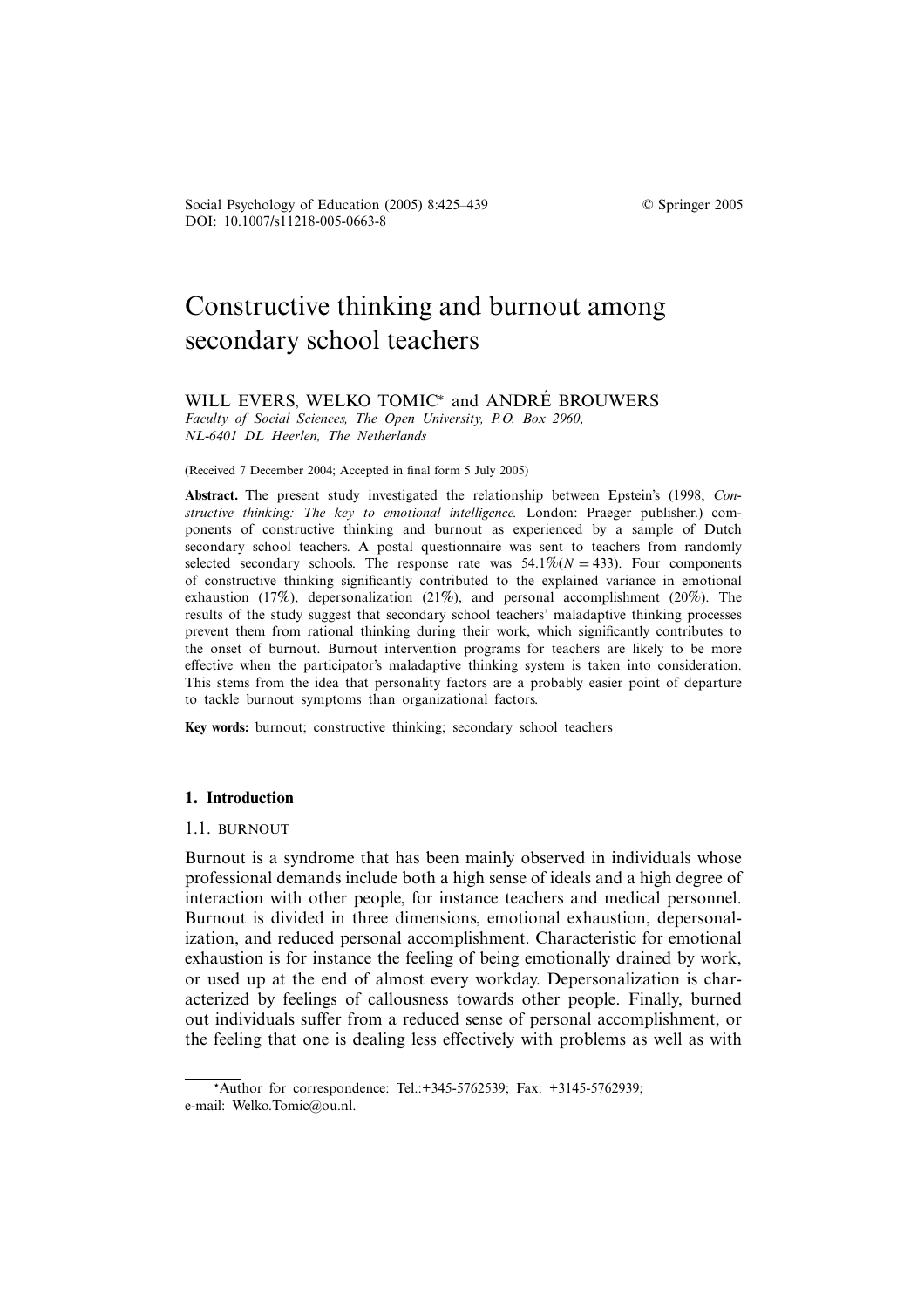students and peers (Burke, Greenglass, & Schwarzer, 1996; Freudenberger, 1974; Glass & McKnight, 1996; Greenglass, 2001; Maslach & Jackson, 1981; Maslach, 1982; Maslach & Jackson, 1986).

According to Huberman and Vandenberghe (1999) research shows that a considerable number of teachers both in Europe and in North America are troubled by increased workloads, impracticable innovations, conflicting interests, little social support, or disruptive and undisciplined students. Current teachers working in these demanding surroundings have difficult and exacting jobs to perform. In the Netherlands, the Central Statistical Office published data revealing that burnout in the world of education is more frequent than in any other branch of industry or human service organization, like construction, transport, health-care, or hotel and catering industry (CBS, 1999). This finding is in line with research showing that an important number of teachers say that they feel they might leave the job and that they have had enough of their work (Berkhout, Zijl, & van Praag, 1998; Friedman & Farber, 1992). So it is quite logical that burned out teachers are not able to properly perform their job any longer.

Both external and internal circumstances are found to contribute to the beginning and development of burnout among teachers. External circumstances such as organizational characteristics or composition of students per class fall outside the teacher's power of decision, and are very much the same for many teachers. Still, the fact remains that there are significant differences in burnout scores among teachers of one and the same organization who seem to work under almost the same work conditions, This is a puzzling finding and has not been examined yet as far as we know.

Although many studies have been conducted on teacher burnout, little is known about the relationship between Epstein's concept of constructive thinking and teacher burnout. That is why the present paper departs from a psychological orientation and not from organizational or other work-related contributors to the origin of burnout. It focuses on *one* of the teachers' personal characteristics, his or her pattern of thought, in order to find out to which degree it may influence the onset of burnout.

# 1.2. THE RATIONAL, ASSOCIANISTIC AND EXPERIENTIAL SYSTEM

People who find themselves in the same position, do not always experience the same amount of stress. Some authors, for example Byrne (1999) and Rudow (1999), assume that the degree of experienced stress is partly defined by personality variables. An example of such a personality variable is someone's pattern of thought, which plays an important, but not sole role in manifestations of human behavior.

According to Epstein and Meier (1989) human perception and behavior is controlled by three different systems, the rational, the associanistic and the experiential system.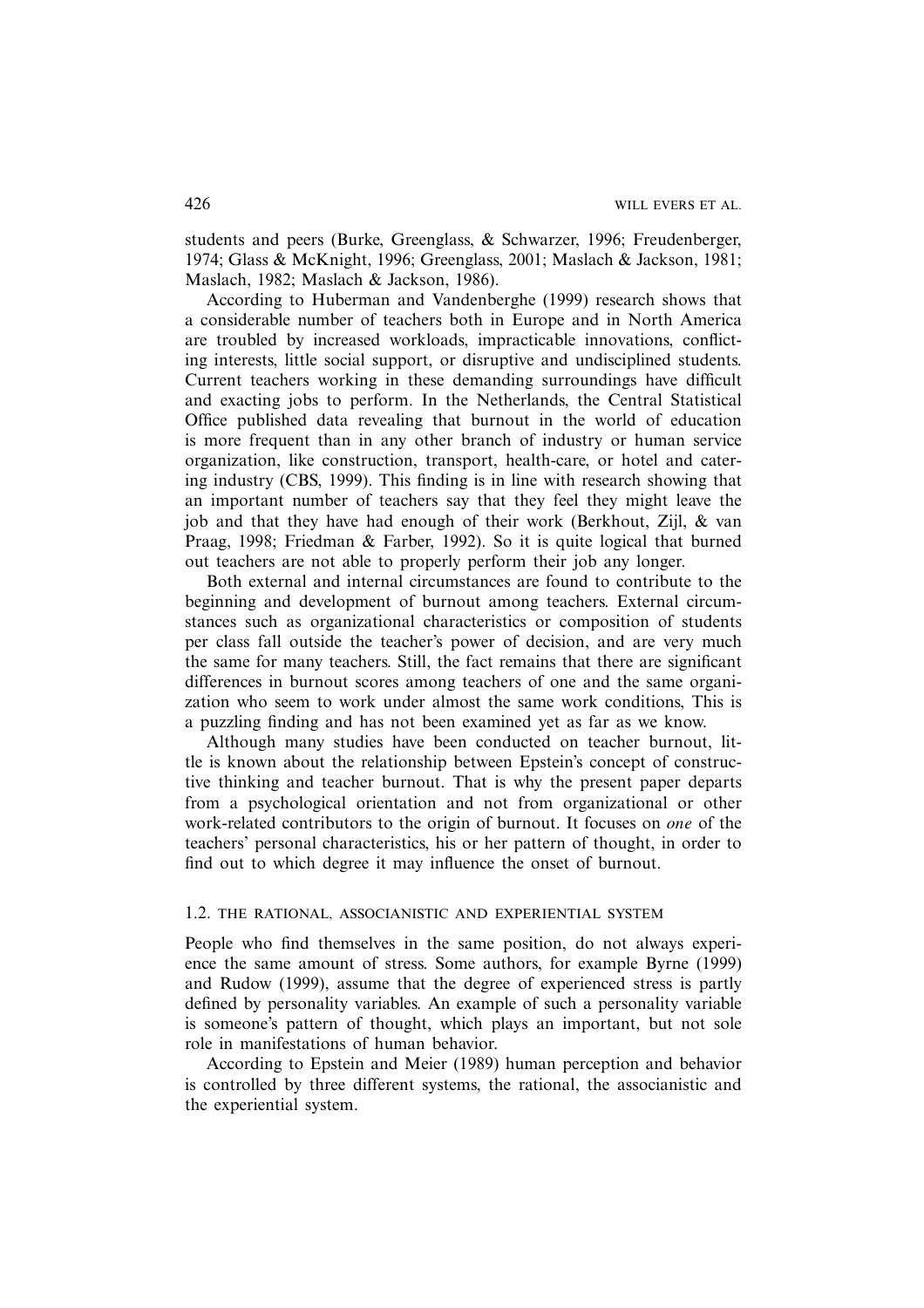The *rational* system enables the individual to adapt oneself to the outside world with the help of language and logic. The *associanistic* system is for instance manifest in dreams and operates unconsciously. Finally, the *experiential* system operates in the same way as it does in animals, automatically and instinctively. Learning from experiences, linking up connections between one's own behavior and the ensuing results, enables the individual to get a picture of his surroundings and influence on it (Goleman, 1996).

In everyday life people usually avail themselves of the experiential system (Epstein, 1998). However, sometimes the experiential system can provide us with rather inadequate responses in specific situations. For instance, in times of strong emotional excitement individuals are apt to show uncontrolled and stress-arousing behavioral reactions. However, Epstein believes that human beings are able to reflect on routine behavior patterns: constructive thinking may help change our pattern of thought.

#### 1.3. STRESS AND CONSTRUCTIVE THINKING

Epstein defined constructive thinking as"*...* the degree to which a person's automatical thinking – the thinking that occurs without deliberate intention – facilitates solving problems in everyday life at a minimum cost in stress" (Epstein, 1998, p. 26). The definition shows that someone's stress level can be influenced when not only coping strategies, as in most stress-reducing programs occurs, but also underlying thinking patterns are taken into consideration. There are three reasons why constructive thinking helps reduce the experience of stress. First of all, constructive thinking reduces the possibility of a self-created stressful environment and promotes organized and efficient behavior. Second, constructive thinking helps the individual interpret a potential stressor as a challenge instead of a threat. For instance, disappointments are looked upon as temporary set-backs that can eventually be overcome. Finally, real stressors are approached more effectively by individuals who apply constructive thinking. Uncontrolled emotional reactions in case of a stressful event do not contribute to the solution of the underlying problem, whereas constructive thinking does.

Constructive thinking consists of several components that will be discussed in brief as far as necessary in understanding the measurement instrument of our examination. The first component is called negative self-oriented cognitive style. It refers to negative self-evaluations, doubt, and personal failure. According to Epstein (1982, 1992) negative automatic thoughts are an important source of negative affect, helplessness and depression. The component positive self-oriented cognitive style refers to an optimistic attitude of life and positive self-evaluations. Positive oriented individuals do not indulge in useless doom-mongering nor in getting stuck in unpleasant past experiences. The positive other-oriented cognitive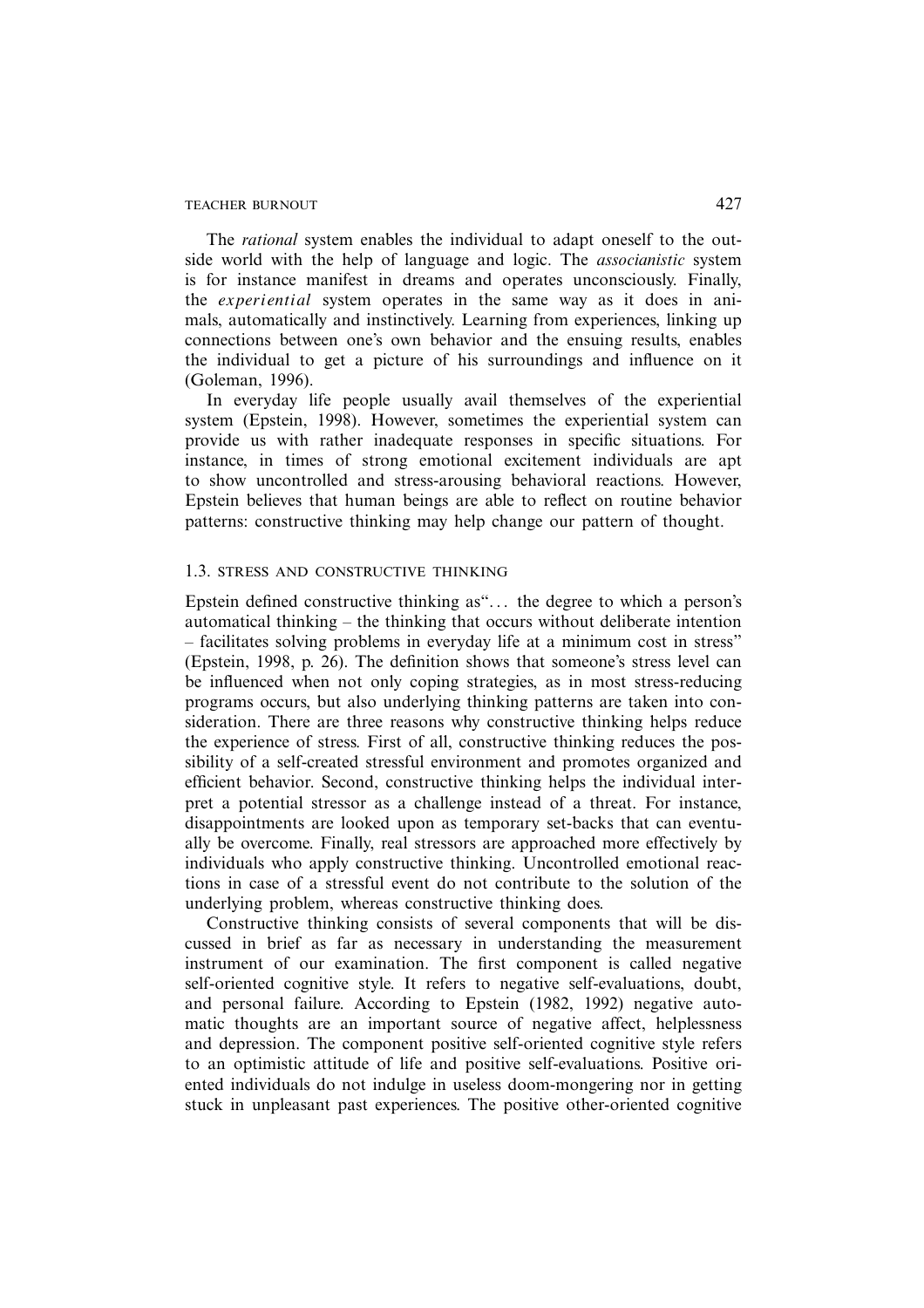style refers to a high degree of confidence in others, for instance peers in the workplace. Having faith in colleagues, clients and students helps bring about a positive work climate for all individuals involved. Magical thinking refers to superstitious beliefs, such as the individual's conviction that good events will always be followed by something unpleasant. Individuals who apply magical thinking are often characterized by feelings of helplessness. This way of thinking offers no point of departure with reality. The last component refers to dichotomic thinking or the so-called "black and white" thinking. Individuals who employ dichotomic thinking believe there are only two alternatives, one of which is right and the other wrong. According to Epstein and Meier (1989) it is a kind of rigid and maladjusted way of thinking leading to intolerant and denouncing behavior towards others. Dichotomic thinking is found to be correlated with feelings of anxiety and rigidity (Epstein, 1992).

## 1.4. HYPOTHESES

Our study examines the relationship of the dimensions of burnout with the various components of constructive thinking. First, we assume that teachers with high scores on negative self-oriented thinking will suffer from high levels of burnout. Second, we assume that teachers with high scores on positive self-oriented thinking will display low levels of burnout. Third, we assume that teachers with high scores on positive other-oriented style, will display low levels of burnout. Four, we assume that teachers with high scores on magical and dichotomic thinking will display high levels of burnout.

#### **2. Method**

#### 2.1. PARTICIPANTS

We conducted our examination among secondary school teachers in the Netherlands. In all, 433 teachers completely filled out our questionnaires, 206 female (47.6%) and 227 males (52.4%). The teachers' mean age was 45.56 years (SD = 9.81), ranging from 21 to 61. The mean experience in teaching was 16.34 years (SD = 11.12), ranging from 0 to 45. The mean number of weekly lessons was  $19.45$  (SD = 6.19).

# 2.2. INSTRUMENTS

*Constructive thinking* was measured with the Test for Cognitive Styles (TCS, Den Boer, Rombouts, Appelo, & Wolter, 1999) which consists of 37 items. The TCS is based on the Constructive Thinking Inventory (Epstein & Meier, 1989). The American CTI was not only translated into the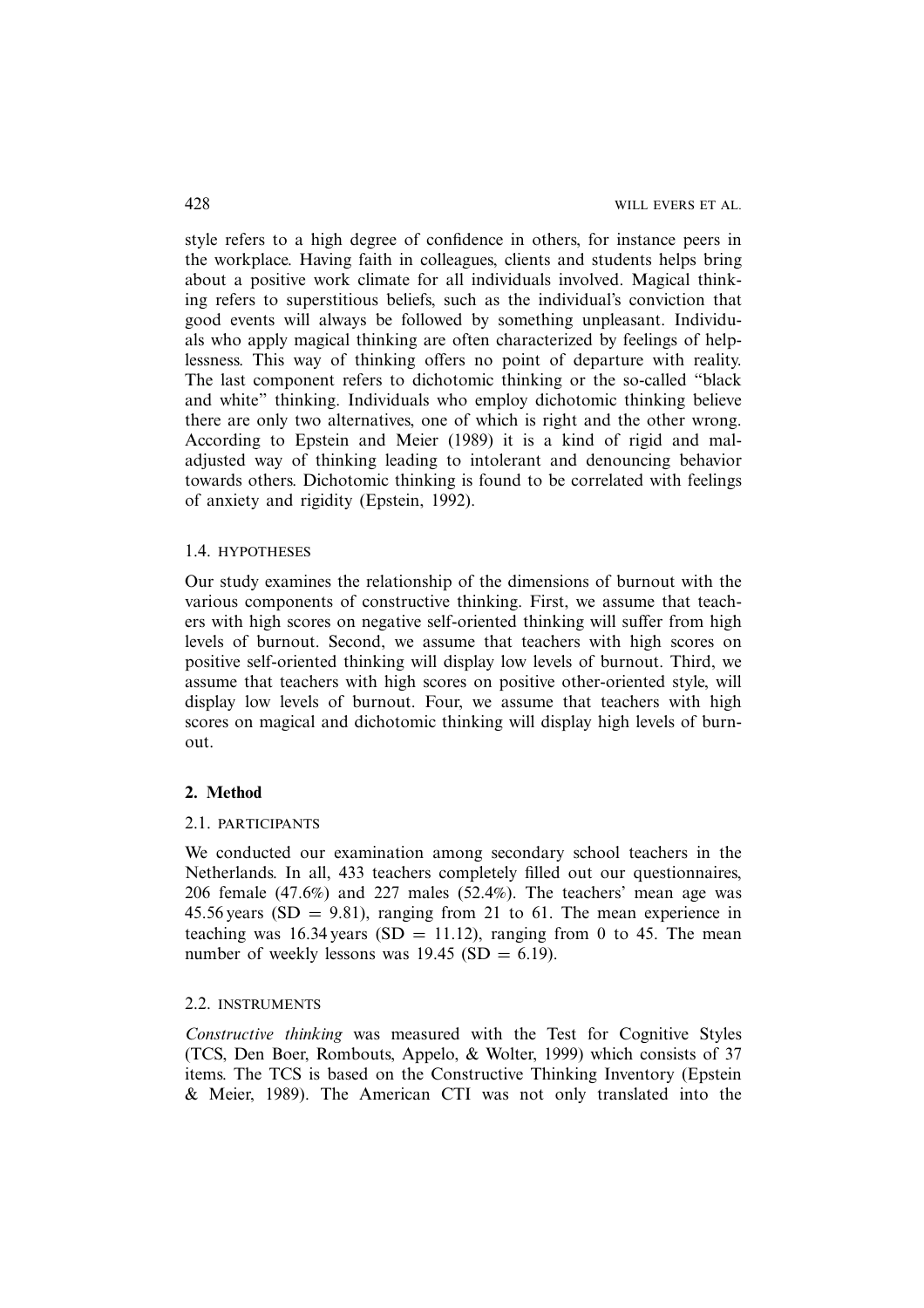Dutch language, but also adapted after a pilot study with explorative factor analysis. The resulting concept-TCS-was validated among 734 respondents, and the items appeared to load on five factors, namely negative self-oriented cognitive style (example: "I am very sensitive to encounter rejections"; 15 items), positive self-oriented cognitive style (example: "When I have to perform a difficult task, I think about positive things"; 7 items), positive other-oriented cognitive style (example: "Most people can be trusted"; 7 items), magical thinking (example: "I have at least one good-luck charm"; 5 items), and dichotomous thinking (example: "Once a thief, always a thief"; 3 items; see for more examples De Boer, et al., 1999). The items were scored on a five-point scale, ranging from seldom to often. The scores of each sub-scale were added up. Indicative of constructive thinking are high scores on the positive self-oriented cognitive scale, and the positive other-oriented cognitive scale and low scores on the negative self-oriented cognitive scale, magical thinking and dichotomous thinking.

*Burnout* was measured with the Dutch version of the Maslach Burnout Inventory for teachers (MBINI-Le) (Schaufeli & Van Horn, 1995). The questionnaire is divided into three subscales, and consists of 20 items that were scored on a 7-point scale, ranging from "never" to "always". The first subscale is emotional exhaustion (8 items; e.g. "I feel used up at the end of the working day"); the second subscale is depersonalization (5 items; e.g. "I don't really care what happens to some students"); and the last one is personal accomplishment (7 items; e.g, "I have accomplished many worthwhile things in this job").

The three factor structure of the Dutch version of the MBI was confirmed by Schaufeli, Daamen and Van Mierlo (1994).

# 2.3. PROCEDURE

We at random approached secondary schools in the Netherlands over the telephone. After having explained the aim and kind of the investigation, we asked the various principals for cooperation. Eventually, ten schools were prepared to participate in our investigation. The questionnaires were accompanied by explanatory letters for the teachers. Two weeks later we visited the schools to collect the questionnaires. In general, investigations of this kind have a respondence of about 30%; in our case the responserate was 54.1% (800 questionnaires distributed, 433 fully filled out questionnaires received).

#### **3. Results**

In order to find out whether the TCS reflects 5 cognitive styles, Table I shows the results of a principal component analysis with varimax rotation. The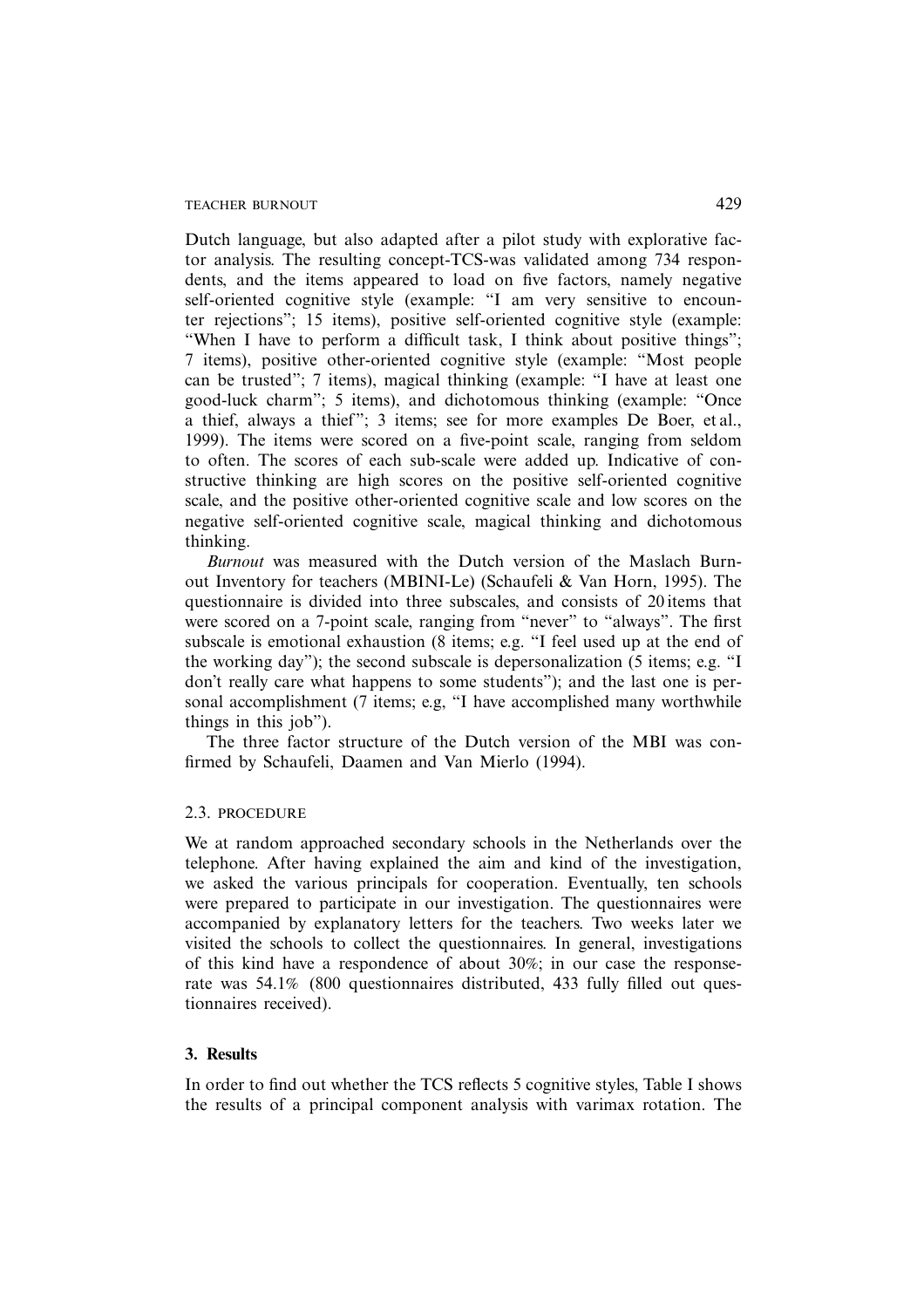*Table I.* Results of principal component analysis of the TCS with varimax rotation

| Item<br>No.      | Item                                       | Factors |      |      |                |   |
|------------------|--------------------------------------------|---------|------|------|----------------|---|
|                  |                                            | 1       | 2    | 3    | $\overline{4}$ | 5 |
|                  | <b>Negative Self-oriented Style</b>        |         |      |      |                |   |
| 5.               | I am very sensitive to rejections          | 0.76    |      |      |                |   |
| 7.               | The slightest rejection can upset me       | 0.74    |      |      |                |   |
| 4.               | I much more think about my mistakes than   |         |      |      |                |   |
|                  | about things that go well                  | 0.72    |      |      |                |   |
| $\overline{2}$ . | I think it is terrible to fail             | 0.69    |      |      |                |   |
| 13.              | When I am rejected by someone who is dear  |         |      |      |                |   |
|                  | to me I feel a failure                     | 0.68    |      |      |                |   |
| 14.              | I don't think much of everything I do      | 0.68    |      |      |                |   |
| 8.               | I get upset when I can't manage            | 0.67    |      |      |                |   |
| 3.               | When someone I love rejects me I feel      |         |      |      |                |   |
|                  | worthless                                  | 0.65    |      |      |                |   |
| 1.               | I always feel I don't come up to the       |         |      |      |                |   |
|                  | mark even though I try to do my utmost     | 0.63    |      |      |                |   |
| 9.               | I often worry about people's opinion on me | 0.63    |      |      |                |   |
| 12.              | I am very sensitive to mockery             | 0.60    |      |      |                |   |
| 6.               | When I have to do a lot of work in time, I |         |      |      |                |   |
|                  | feel it is too much for me                 | 0.56    |      |      |                |   |
| 10.              | My work must absolutely be perfect,        |         |      |      |                |   |
|                  | otherwise I feel a failure                 | 0.53    |      |      |                |   |
| 15.              | When I find myself in a new situation I    |         |      |      |                |   |
|                  | mostly think about a bad result            | 0.46    |      |      |                |   |
|                  | Positive other-oriented style              |         |      |      |                |   |
| 25.              | Most people can be trusted                 |         | 0.80 |      |                |   |
| 28.              | You can trust someone rather quickly       |         | 0.77 |      |                |   |
| 26.              | There are sufficient thoughtful people     |         | 0.76 |      |                |   |
| 27.              | Someone who is kind to me wishes me well   |         | 0.71 |      |                |   |
| 24.              | When you are kind to someone, he/she will  |         |      |      |                |   |
|                  | also be kind to you                        |         | 0.63 |      |                |   |
| 29.              | People are tolerant when you make a        |         |      |      |                |   |
|                  | mistake                                    |         | 0.55 |      |                |   |
| 23.              | People are quick at reacting positively    |         | 0.54 |      |                |   |
|                  | Positive other-oriented style              |         |      |      |                |   |
| 19.              | I look upon a challenge as a valuable      |         |      |      |                |   |
|                  | experience                                 |         |      | 0.70 |                |   |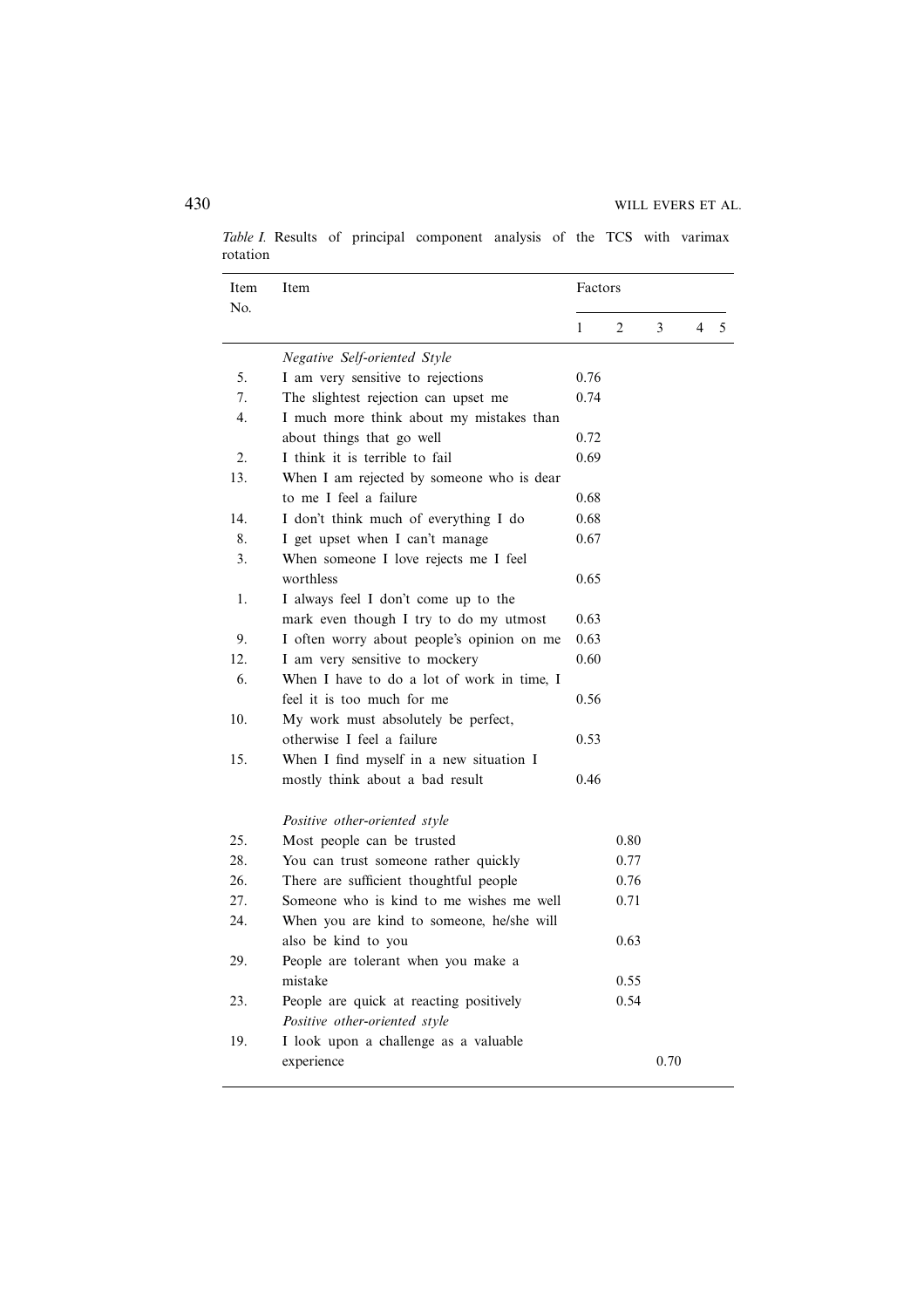TEACHER BURNOUT 431

| Item<br>No. | Item                                                    | Factors |   |      |                |      |
|-------------|---------------------------------------------------------|---------|---|------|----------------|------|
|             |                                                         | 1       | 2 | 3    | $\overline{4}$ | 5    |
| 18.         | When I have to do something difficult, I think of       |         |   |      |                |      |
|             | something positive                                      |         |   | 0.68 |                |      |
| 16.         | look upon a challenge as a possibility to show how      |         |   |      |                |      |
|             | capable I am                                            |         |   | 0.66 |                |      |
| 20.         | When I have to do something that is unpleasant,         |         |   |      |                |      |
|             | I try to make the best of it by positive thinking       |         |   | 0.62 |                |      |
| 22.         | When confronted with unpleasant things I try            |         |   |      |                |      |
|             | to think about a strategy how to enter on them          |         |   | 0.61 |                |      |
| 21.         | When I am successful at something I will                |         |   |      |                |      |
|             | be successful at it again in future                     |         |   | 0.57 |                |      |
| 17.         | I can very well trust my first impressions              |         |   | 0.55 |                |      |
|             |                                                         |         |   |      |                |      |
|             | Magical thinking                                        |         |   |      |                |      |
| 33.         | When I think of some people. I know it is because       |         |   |      |                |      |
|             | they think of me.                                       |         |   |      | 0.80           |      |
| 32.         | I believe that the moon and the stars                   |         |   |      |                |      |
|             | can influence people's thoughts                         |         |   |      | 0.74           |      |
| 30.         | I believe there are people who can get                  |         |   |      |                |      |
|             | their thoughts over into the minds of other people      |         |   |      | 0.71           |      |
| 31.         | When I have nasty thoughts about someone,               |         |   |      |                |      |
|             | I believe they can affect the well-being of that person |         |   |      | 0.69           |      |
| 34.         | I have at least one good-luck charm                     |         |   |      | 0.43           |      |
|             |                                                         |         |   |      |                |      |
|             | Dichotomous thinking                                    |         |   |      |                |      |
| 36.         | Once a thief, always a thief                            |         |   |      |                | 0.76 |
| 35.         | There are two possibilities: a correct answer or a      |         |   |      |                |      |
|             | wrong answer                                            |         |   |      |                | 0.64 |
| 37.         | Everyone who is not too lazy, can find a job            |         |   |      |                | 0.60 |
|             |                                                         |         |   |      |                |      |

*Note.* Loadings *>*0.43.

factor analysis shows that items 1 up to and including item 15 load on factor 1(negative self-oriented cognitive style); items 16 up to and including item 22 load on factor 3 (positive self-oriented cognitive style); items 23 up to and including item 29 load on factor 2 (positive other-oriented cognitive style); items 30 up to and including item 34 load on factor 4 (magical thinking); and items 35 up to and including item 37 load on factor 5 (dichotomous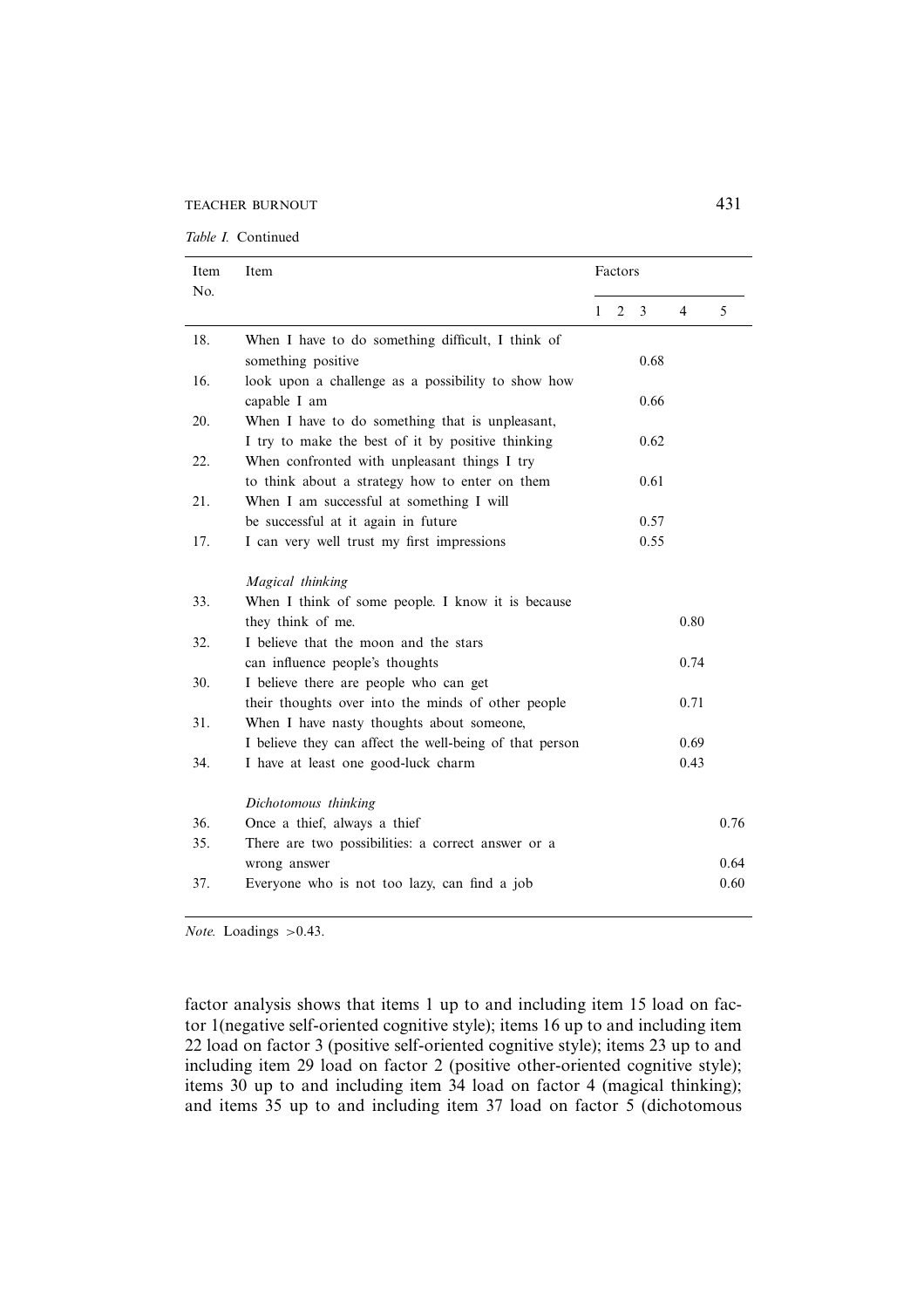thinking). Item 11("I shun challenges because failure is unbearable for me") was removed from analysis because it loaded on more than one factor. Only items with a value of 0.43 or higher were incorporated in Table I.

Table II shows the means, the standard deviations and Cronbach's alpha of the variables and intercorrelations between the variables. The reliability of most variables is 0.70 or higher, which is sufficient for group research in the present study (Nunnally & Bernstein, 1994). Exceptions are the low reliabilities for depersonalization (0.66) and dichotomous thinking (0.52).

Table II shows that emotional exhaustion positively correlates with negative self-oriented cognitive style  $(r = 0.39, p < 0.01)$ . On the other hand, emotional exhaustion negatively correlates with positive self-oriented cognitive style  $(r = -0.21, p < 0.01)$  and positive other-oriented cognitive style  $(r = -0.25, p < 0.01)$ .

Depersonalization positively correlates with negative self-oriented cognitive style  $(r = 0.39, p < 0.01)$ , and negatively with positive self-oriented and positive other-oriented cognitive style  $(r = -0.22, p < 0.01,$  and  $r = -0.27, p < 0.01$ , respectively). It also appears that depersonalization positively correlates with dichotomous thinking  $(r = 0.14, p < 0.05)$ .

With regard to personal accomplishment, the results show that this variable negatively correlates with negative self-oriented cognitive style, *(r* =−0*.*26*,p<* 0*.*01*)*, and positively with positive self-oriented and positive other-oriented cognitive style  $(r = 0.32, p < 0.01,$  and  $r = 0.37, p < 0.01$ , respectively).

Finally, Table II shows that high scores on negative self-oriented cognitive style correlate with lower scores on positive self-oriented cognitive style  $(r = -0.24, p < 0.01)$  and positive other-oriented cognitive style  $(r =$ −0*.*16*,p<* 0*.*01*)*. Positive self oriented cognitive style positively correlates with positive other-oriented cognitive style  $(r = 0.40, p < 0.01)$ , and high scores on magical thinking positively correlate with positive self-oriented and positive other-oriented cognitive style  $(r = 0.28, p < 0.01,$  and  $r =$ 0*.*12*,p<*0*.*05, respectively).

A hierarchical regression analysis was carried out in order to examine to what extent the predicting variables negative self-oriented cognitive style, positive self-oriented cognitive style, positive other-oriented cognitive style, magic thinking, and dichotomous thinking would explain the teachers' burnout level.

Table III shows that several negative components of constructive thinking added in step two significantly contribute to one or more dimensions of the burnout syndrome. The variable negative self-oriented cognitive style is a significant predictor of emotional exhaustion  $(\beta = 0.34, p <$ 0.001), depersonalization  $(\beta = 0.34, p < 0.001)$ , and personal accomplishment  $(\beta = -0.15, p < 0.05)$ . It means that hypothesis 1 is accepted. The variable positive self-oriented cognitive style is a significant predictor of personal accomplishment  $(\beta = 0.17, p < 0.05)$ , which means that hypothesis 2 is only accepted for one dimension of burnout. Positive other-oriented cognitive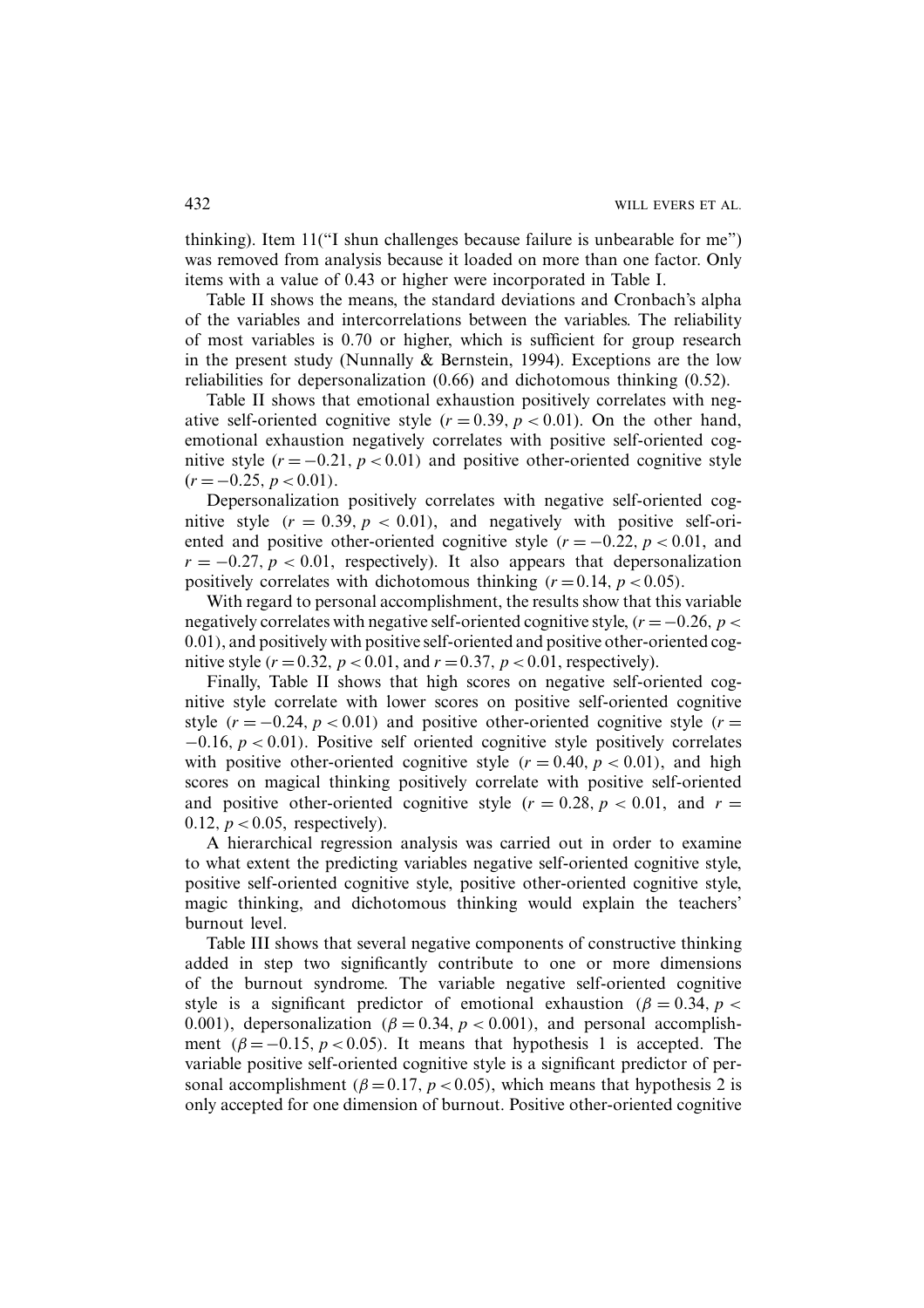| Variable                        |       |      |      |         |         |         |  |  |  |
|---------------------------------|-------|------|------|---------|---------|---------|--|--|--|
| 1. Teacher Age                  | 45.56 | 9.81 |      |         |         |         |  |  |  |
| 2. Number of Hours per Week     | 19.45 | 6.19 |      |         |         |         |  |  |  |
| 3. Negative Self-Oriented Style | 29.41 | 9.19 | 0.89 | 0.06    | $-0.12$ |         |  |  |  |
| 4. Positive Self-Oriented Style | 23.19 | 4.54 | 0.78 | $-0.13$ | $-0.06$ | $-0.24$ |  |  |  |

| Table II. A survey of mean scores, standard deviations, internal-consistency reliability (a) coefficients, and correlation coefficients |               |      |      |                                                                           |                                                       |                                                     |                                                          |                                                                 |                    |                |              |           |
|-----------------------------------------------------------------------------------------------------------------------------------------|---------------|------|------|---------------------------------------------------------------------------|-------------------------------------------------------|-----------------------------------------------------|----------------------------------------------------------|-----------------------------------------------------------------|--------------------|----------------|--------------|-----------|
| Variable                                                                                                                                | $\geq$        | GS   | ð    |                                                                           | $\mathbf{\sim}$                                       | $\mathfrak{c}$                                      | 4                                                        | $\mathbf{c}$                                                    | $\circ$            | $\overline{ }$ | ${}^{\circ}$ | ᡋ         |
| 1. Teacher Age                                                                                                                          | 45.56         | 9.81 |      |                                                                           |                                                       |                                                     |                                                          |                                                                 |                    |                |              |           |
| per Week<br>2. Number of Hours                                                                                                          | 19.45         | 6.19 |      |                                                                           |                                                       |                                                     |                                                          |                                                                 |                    |                |              |           |
| 3. Negative Self-Oriented Style                                                                                                         | 29.41         | 9.19 | 0.89 |                                                                           |                                                       |                                                     |                                                          |                                                                 |                    |                |              |           |
| <b>1.</b> Positive Self-Oriented Style                                                                                                  | 23.19         | 4.54 | 0.78 |                                                                           |                                                       |                                                     |                                                          |                                                                 |                    |                |              |           |
| 5. Positive Other-Oriented Style                                                                                                        | 22.69         | 4.00 | 0.83 |                                                                           |                                                       |                                                     | $0.40**$                                                 |                                                                 |                    |                |              |           |
| 6. Magical Thinking                                                                                                                     | 7.56          | 3.07 | 0.74 | $\begin{array}{r} 0.06 \\ -0.13 \\ -0.12 \\ 0.07 \\ -0.07 \\ \end{array}$ | $-0.12$<br>$-0.06$<br>$-0.04$<br>0.05<br>0.07<br>0.05 | $-0.24$<br>$-0.16**$<br>$-0.04$<br>0.39**<br>0.39** |                                                          | $0.12*$                                                         |                    |                |              |           |
|                                                                                                                                         |               | 2.41 | 0.52 |                                                                           |                                                       |                                                     |                                                          |                                                                 | 0.08               |                |              |           |
| 7. Dichotomus Thinking<br>8. Emotional Exhaustion                                                                                       | 6.55<br>15.59 | 7.88 | 0.88 | $0.17$                                                                    |                                                       |                                                     | $\begin{array}{c} 0.28** \\ 0.05 \\ -0.21** \end{array}$ | $\begin{array}{c}\n 0.03 \\  -0.25** \\  -0.27**\n \end{array}$ |                    | 0.02           |              |           |
| 9. Depersonalization                                                                                                                    | 6.72          | 3.84 | 0.66 | 0.10                                                                      |                                                       | $0.39***$                                           | $-0.22**$                                                |                                                                 | $-0.03$<br>$-0.06$ | $0.14* - 0.07$ | $0.47**$     |           |
| 10. Personal Accomplishment                                                                                                             | 25.80         | 6.25 | 0.86 | $-0.13$                                                                   | $-0.03$                                               | $-0.26**$                                           | $0.32***$                                                | $0.37***$                                                       | $0.13*$            |                | $-0.27**$    | $-0.40**$ |
| ** $p$ < 00.01<br>$p > 00.05$ .                                                                                                         |               |      |      |                                                                           |                                                       |                                                     |                                                          |                                                                 |                    |                |              |           |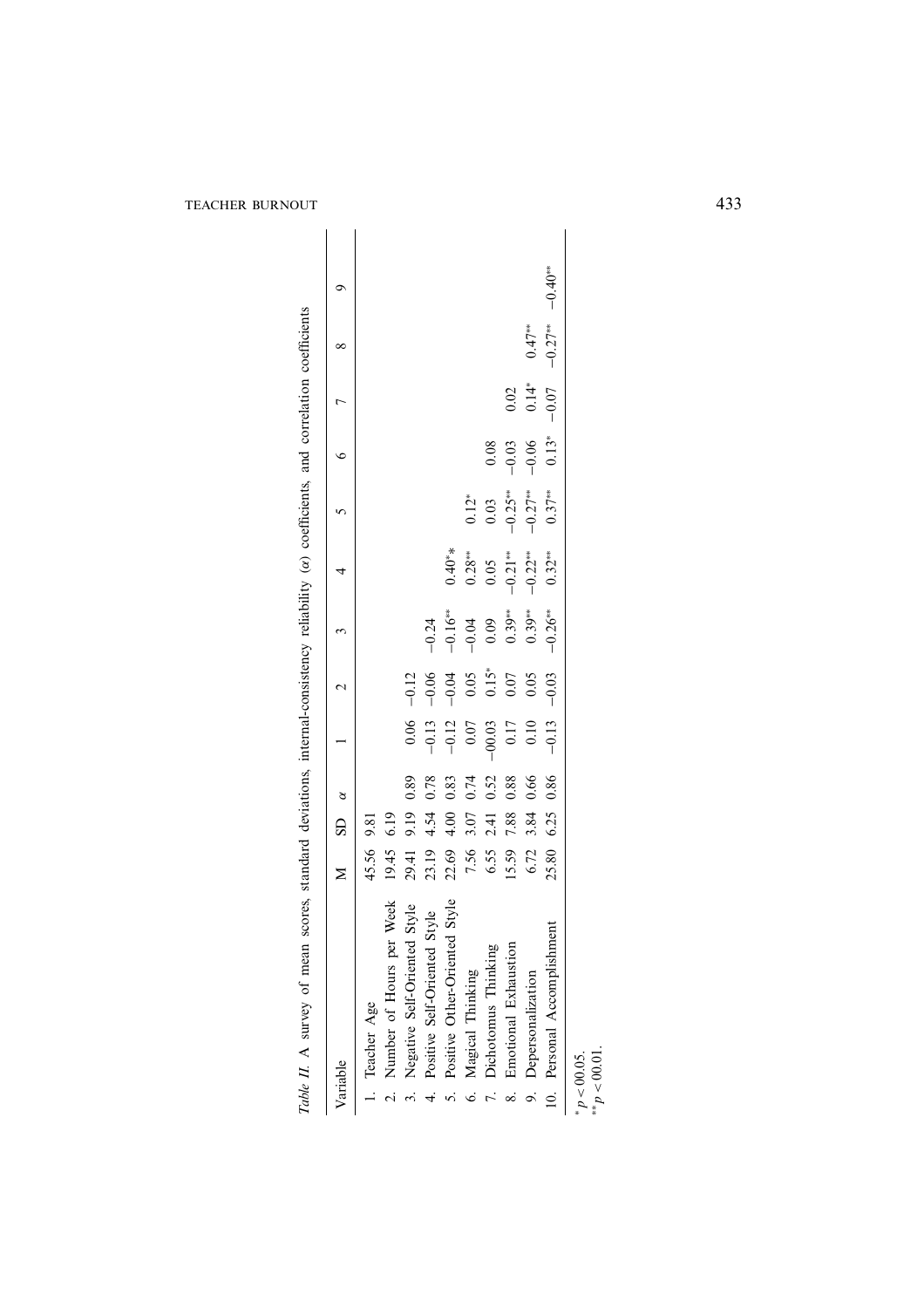| Predictor variables           | Emotional<br>exhaustion |                 | Deperson<br>alization |                 | Personal accom-<br>plishment |                 |
|-------------------------------|-------------------------|-----------------|-----------------------|-----------------|------------------------------|-----------------|
|                               | β                       | $\triangle R^2$ | $\beta$               | $\triangle R^2$ | $\beta$                      | $\triangle R^2$ |
| Step 1                        |                         | 0.03            |                       | 0.01            |                              | 0.02            |
| Gender                        | $-0.04$                 |                 | $-0.04$               |                 | 0.02                         |                 |
| Age                           | $-0.11$                 |                 | 0.05                  |                 | $-0.07$                      |                 |
| Number of lessons             | 0.09                    |                 | 0.04                  |                 | 0.00                         |                 |
| Step 2                        |                         | $0.17***$       |                       | $0.21***$       |                              | $0.20***$       |
| Negative self-oriented style  | $0.34***$               |                 | $0.34***$             |                 | $-0.15*$                     |                 |
| Positive self-oriented style  | $-0.08$                 |                 | $-0.08$               |                 | $0.17*$                      |                 |
| Positive other-oriented style | $-0.15*$                |                 | $-0.18*$              |                 | $0.28***$                    |                 |
| Magic thinking                | 0.03                    |                 | 0.01                  |                 | 0.03                         |                 |
| Dichotomous thinking          | 0.02                    |                 | $0.13*$               |                 | $-0.10$                      |                 |
| Overall $F$ -value            | 60.54***                |                 | $70.30***$            |                 | $60.94***$                   |                 |

*Table III.* Results of the regression analyses for the predicting variables on emotional exhaustion, depersonalization, and personal accomplishment

 $\beta$  is the standardized regression coefficient of the full regression equation with all predicting variables. The increase  $\mathbb{R}^2$  for the variables in one step is based on the *F*-test for the step concerned.

*.* 

∗∗*p <*0*.*01*.*

∗∗∗*p <*0*.*001.

style is significantly related to emotional exhaustion  $(\beta = -0.15, p < 0.05)$ , depersonalization  $(\beta = -0.18, p < 0.05)$ , and personal accomplishment  $(\beta =$ 0.28,  $p < 0.001$ ). It means that hypothesis 3 is accepted. Magic thinking is not a significant predictor of any of the three dimensions of burnout, whereas dichotomous thinking is a significant predictor of only depersonalization  $(\beta = 0.13, p < 0.05)$ , which means that hypothesis 4 is accepted for only one dimension of burnout, and that for the variable dichotomous thinking. In other words, the results show that when the effects of gender, age and lesson periods are statistically controlled for in step 1, the four predicting variables added in step 2 (negative self-oriented cognitive style, positive self-oriented cognitive style, positive other-oriented cognitive style, magic thinking, and dichotomous thinking) explain over 17%of variance in emotional exhaustion, 21%of variance in depersonalization, and 20%of variance in personal accomplishment. It means that these variables significantly contribute to the occurrence of the three dimensions of burnout. Moreover, the ANOVA table shows that the models as a whole are significant for emotional exhaustion  $[F(8, 200) = 6.54, p < 0.001]$ ,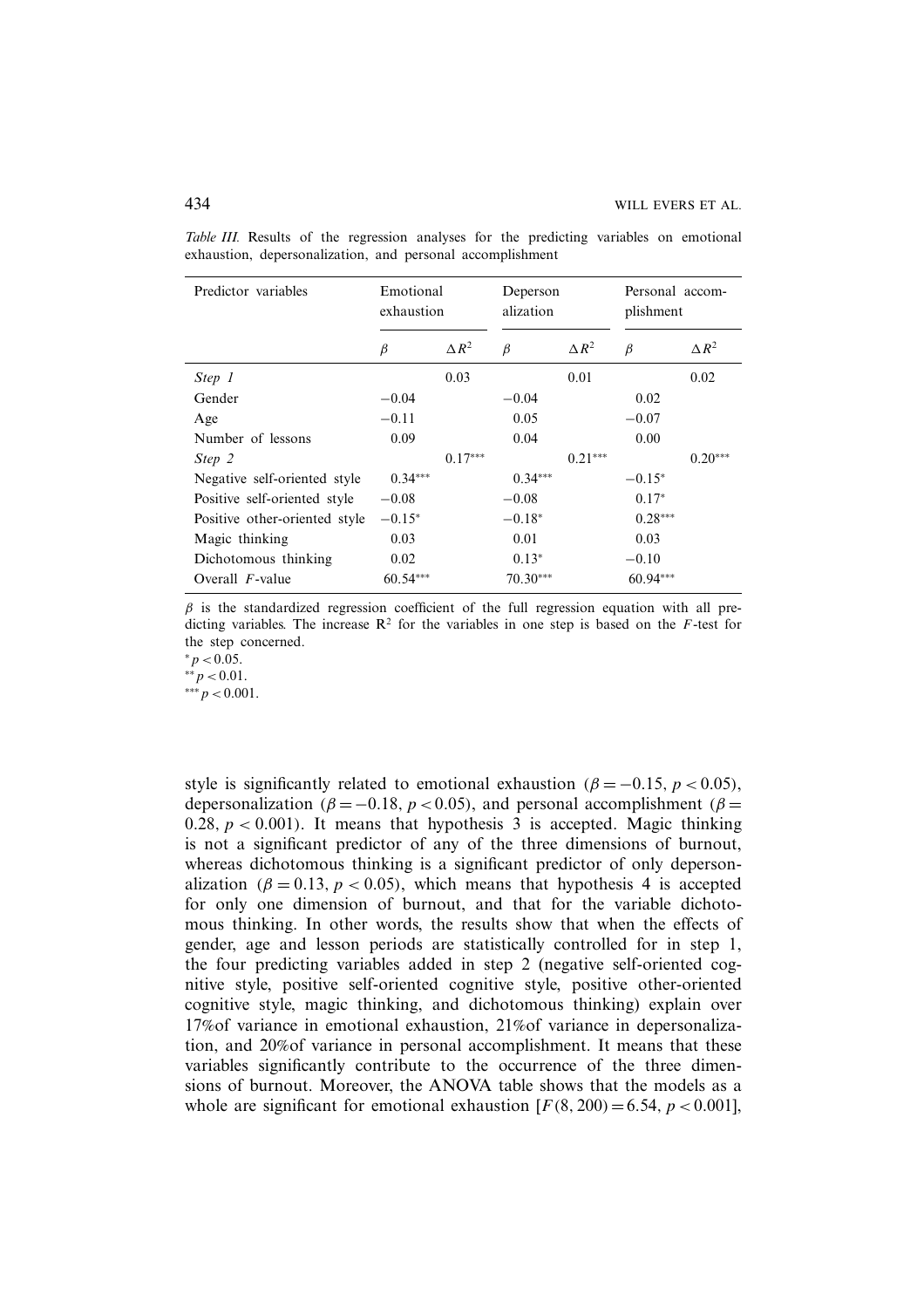depersonalization  $[F(8, 200) = 7.30, p < .001]$ , and personal accomplishment  $[F(8, 200) = 6.94, p < 0.001].$ 

#### **4. Discussion**

The aim of the present study was to examine whether components of constructive thinking would be related to one or more dimensions of the burnout construct. With regard to hypothesis 1 the results show that the component negative self-oriented cognitive style is significantly related to all three dimensions of burnout. Part of the explanation can be found in studies relating student behavior and the onset of symptoms of burnout among teachers (Brouwers & Tomic, 1999; Byrne, 1991, 1999). As teaching is an inter-active and inter-personal process, teachers with a negative self-oriented cognitive style will probably interpret classroom problems and difficult student behavior as unsolvable problems they cannot cope with and which will therefore reinforce their negative self-image. Moreover, according to the teachers' professional code they are ethically focused on helping students, often neglecting their own needs (Nias, 1999). Nias posits that many teachers would sooner provide and care for their students than for themselves. However, teachers with high scores on negative self-oriented cognitive style feel unable to do so and blame themselves for their lack of accomplishment and skill. Resulting feelings of guilt and blame, and lack of self-efficacy will contribute to the onset of burnout (Brouwers & Tomic, 2000; Cherniss, 1993; Evers, 2002; Schmitz, 2001).

Hypothesis 2 was partly confirmed. Positive self-orientation is only significantly related to personal accomplishment. This finding supports the results of studies that are proof of the relationships between the salutary effects of successes in one's personal professional life (Brouwers & Tomic, 1999; Evers, 2002; Friedman & Farber, 1992). Successes lead to self-confidence, increased levels of self-efficacy, and an optimistic view of one's capabilities. However, the expected correlations with the two other dimensions of burnout have not occurred.

Hypothesis 3 was confirmed. Teachers with high scores on positive other-oriented cognitive style will probably have good relationships with students and fellow-teachers. Consequently, they will experience only few or no inter-personal conflicts. Rudow (1999), for instance, found that skills such as sharing problems with others, avoiding confrontations, and feelings of empathy were important factors in the prevention of the onset of burnout.

Finally, hypothesis 4 was only confirmed for the correlation between dichotomous thinking and depersonalization. It is quite well possible that both dichotomous thinking and magical thinking are ways of thinking that are not much applied by teachers. First of all, teachers are professionals who have received training and education at a high level, and will therefore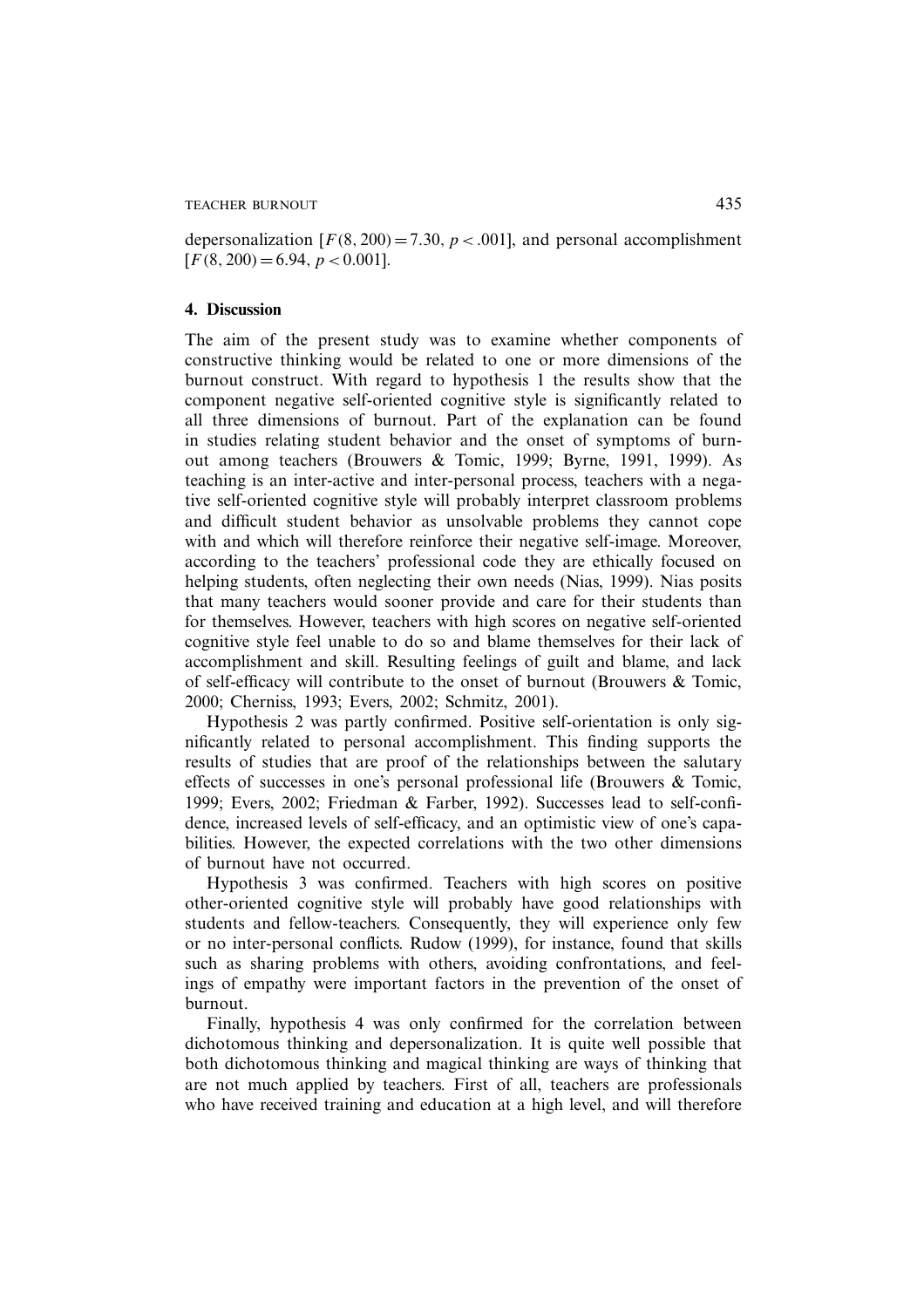be accustomed to think logically and consider alternatives. Second, magical and dichotomous thinking is of no practical use in the upbringing of pupils, for each instructional and educational situation asks for multifarious thinking and acting. A more prosaic reason might be found in the nature of this examination: self-report questionnaires are susceptible to answers tinged with social desirability, thus concealing the teachers' actual use of dichotomous and magical thinking.

Constructive thinking is a concept used in for instance Rational Emotive Therapy (Ellis, 1996). RET can help people adopt different outlooks concerning initially experienced stress-inducing events and circumstances, so as to reduce or prevent mental illnesses. The results of the present study support the basic assumption of RET that the way of thinking applied by individuals will have an influence on his or her well being: thinking styles are of great influence on the individual's approach to people, problems, events and circumstances, in short to his or her surrounding world.

With respect to teachers, the results of the present study suggest that intervention programs promoting constructive thinking may be successful in the treatment of burned-out teachers. This finding also seems to be part of the explanation why some teachers working at the same school under almost the same circumstances suffer from symptoms of burnout and others do not. Someone's existential fulfillment is inextricably bound up with his or her way of thinking, which becomes manifest through the results of our previous examination of the relationship between existential fulfillment and burnout among teachers (Tomic, Evers, & Brouwers, 2004). This paper suggests focusing on burnout in the framework of the "existential vacuum", which places the study of the burnout phenomenon in a broader perspective of the individual's total personality. However, as the results of the former and the present study are obtained from cross-sectional examinations, we recommend further research on the subject of teacher burnout in the framework of thinking styles and existential fulfillment.

Finally, teachers are confronted with many classroom situations that require quick and competent reactions. These reactions are more often than not controlled by the emotionally driven experiential system of thinking, which is very ineffective for both teacher and student. Resulting feelings of anger, disappointment, incompetence and inefficiency will call forth burnout symptoms of emotional exhaustion, depersonalization and lack of personal accomplishment. Although we do not deny the significance of organizational factors associated with the experience of burnout (Evers, Brouwers, & Tomic, 2002), they were not the aim of the current study. As organizational contributors to the origin of burnout are very often intangible factors, intervention programs should focus on personal factors such as the individual's maladaptive way of thinking in taxing and stressful situations. This idea is in accordance with Cooley and Yovanoff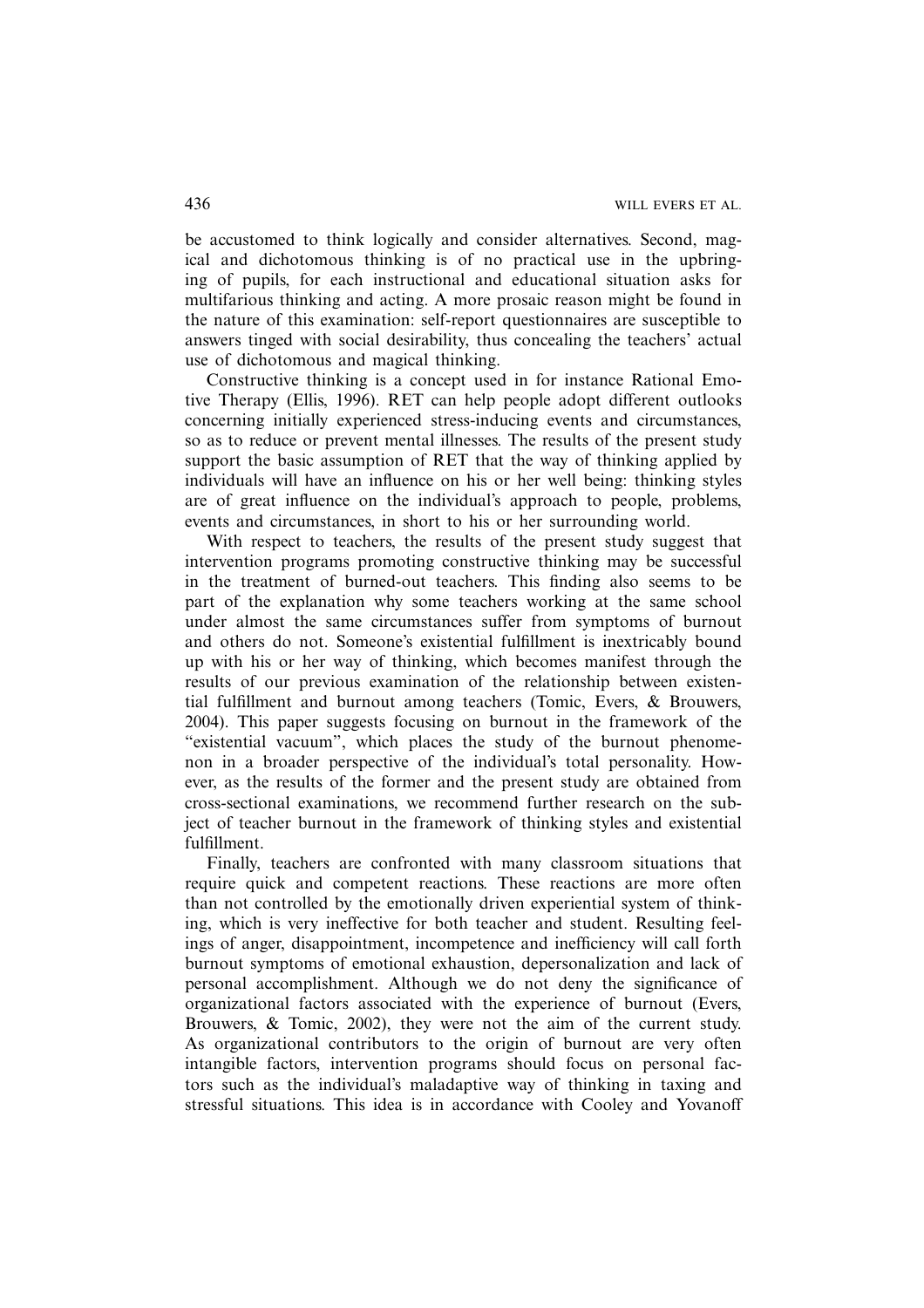(1996) who claim that intervention programs had better start from alterable factors within the burned-out teacher. It would be even a better idea to include courses on thinking processes in training programs for teachers, for self-knowledge on the various components of thinking may have a preventive and beneficial effect on the teacher's well-being during his or her career.

#### **References**

- Berkhout, P.H.G., Zijl, M., & van Praag, B.M.S. (1998). *De leraar op de drempel van het millennium. Onderzoek naar de arbeidssatisfactie van leraren in het voortgezet onderwijs [The teacher on the threshold of the millennium. Research into job satisfaction among secondary school teachers]*. Amsterdam: Stichting voor economisch onderzoek der Universiteit van Amsterdam.
- Brouwers, A. (2000). *Teacher burnout and self-efficacy: An interpersonal approach*. Heerlen: The Open University.
- Brouwers, A. & Tomic, W. (1999). Teacher burnout, perceived self-efficacy in classroom management, and student disruptive behavior in secondary education. *Curriculum and Teaching, 14*(2), 7–26.
- Brouwers, A. & Tomic, W. (2000). A longitudinal study of teacher burnout and perceived self-efficacy in classroom management. *Teaching and Teacher Education, 16*(2), 239–253.
- Burke, R.J., Greenglass, E.R., & Schwarzer, R. (1996). Predicting teacher burnout over time: Effects of work stress, social support, and self-doubts on burnout and its consequences. *Anxiety, Stress, and Coping, 9*(3), 261–275.
- Byrne, B.M. (1991). Burnout: Investigating the impact of background variables for elementary, intermediate, secondary, and university educators. *Teaching and Teacher Education, 72*, 197–209.
- Byrne, B.M. (1999). The nomological network of teacher burnout: A literature review and empirically validated model. In R. Vandenberghe & A. M. Huberman (Eds.), *Understanding and preventing teacher burnout*. Cambridge: Cambridge University Press, pp. 15–37.
- Centraal Bureau voor de Statistiek. (1999). *De leefsituatie van de Nederlandse bevolking 1997. [The social situation of the Dutch population 1997]*. Voorburg/Heerlen: Centraal Bureau voor de Statistiek.
- Cherniss, C. (1993). Role of professional self-efficacy in the etiology and amelioration of burnout. In W.B. Schaufeli, C. Maslach, & T. Marek (Eds.), *Professional burnout: Recent developments in theory and research*. Washington, DC: Taylor & Francis, pp. 135–150.
- Cooley, E. & Yovanoff, P. (1996). Supporting professionals-at-risk: Evaluating interventions to reduce burnout and to improve retention of special educators. *Exceptional Children, 62*(4), 336–355.
- Den Boer, P.C.A.M., Rombouts, R.P., Appelo, M.T., & Wolter, H. (1999). De ontwikkeling van de 'Test voor Cognitieve Stijlen (TCS) [The development of the test for Cognitive Styles (TCS)]. *Gedragstherapie, 32*(2), 105–118.
- Ellis, A. (1996). The humanism of rational emotive behavior therapy. *Journal of Humanistic Education & Development, 35*(2), 69–89.
- Epstein, S. (1982). Conflict and stress. In L. Goldberger & S. Breznitz (Eds.), *Handbook of stress. Theoretical and Clinical Aspects*. New York: The Free Press, pp. 49–68.
- Epstein, S. (1992). Constructive thinking and mental and physical well-being. In L. Montada, S.H. Filipp, & M.J. Lerner (Eds.), *Life crises & experiences of loss in adulthood*. Hillsdale, NJ: Erlbaum, pp. 385–409.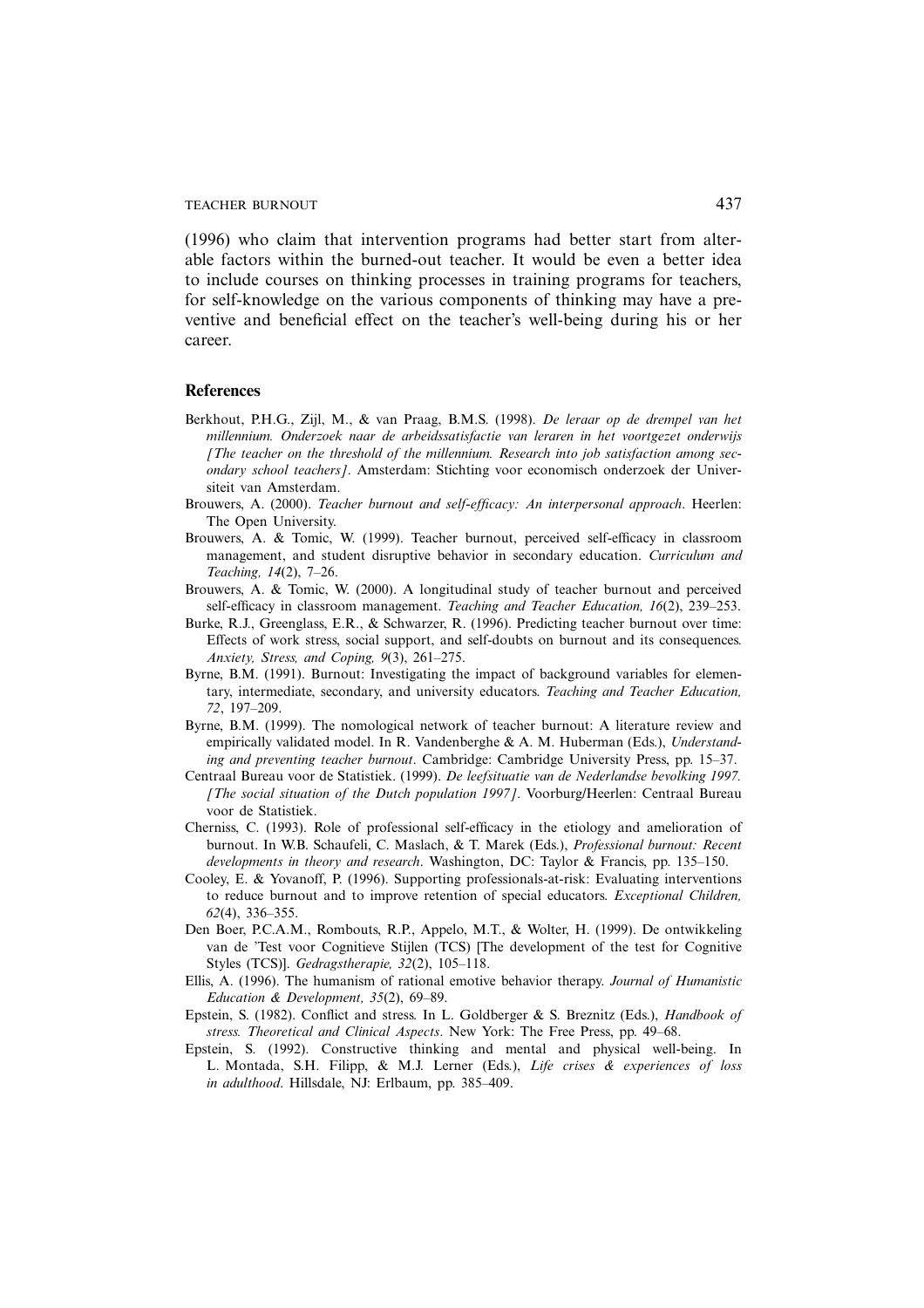- Epstein, S. (1998). *Constructive thinking: The key to emotional intelligence*. London: Praeger Publishers.
- Epstein, S. & Meier, P. (1989). Constructive thinking: A broad coping variable with specific components. *Journal of Personality and Social Psychology, 57*(2), 332–350.
- Evers, W.J.G. (2002). *Burnout among teachers. Theoretical setting, top-down innovation, and social relations*. Amsterdam: Dissertation University of Amsterdam.
- Evers, W.J.G., Brouwers, A., & Tomic, W. (2002). Burnout and self-efficacy: A study on teachers' beliefs when implementing an innovative educational system in the Netherlands. *British Journal of Educational Psychology, 72*, 227–245.
- Freudenberger, H.J. (1974). Staff burnout. *Journal of Social Issues, 30*(1), 159–165.
- Friedman, I.A. & Farber, B.A. (1992). Professional self-concept as a predictor of teacher burnout. *Journal of Educational Research, 86*(1), 28–35.
- Glass, D.C. & McKnight, J.D. (1996). Perceived control, depressive symptomatology, and professional burnout: A review of the evidence. *Psychology and Health, 11*, 23–48.
- Goleman, D. (1996). *Emotional intelligence. Why it can matter more than IQ*. New York, NY: Bantam Books.
- Greenglass, E.R. (2001). Proactive Coping, Work Stress and Burnout. *Stress News, 13*(2).
- Huberman, A.M. & Vandenberghe, R. (1999). Introduction. In A.M. Huberman & R. Vandenberghe (Eds.), *Understanding and preventing teacher burnout: A sourcebook of international research and practice*. Cambridge: Cambridge University Press, pp. 1–11.
- Maslach, C. (1982). Understanding burnout: Definitional issues in analyzing a complex phenomenon. In W.S. Paine (Ed.), *Job stress and burnout*. Beverly Hills, CA: Sage, pp. 29–40.
- Maslach, C. & Jackson, S.E. (1981). The measurement of experienced burnout. *Journal of Occupational Behavior, 2*, 99–113.
- Maslach, C. & Jackson, S.E. (1986). *Maslach burnout inventory manual*. Palo Alto, CA: Consulting Psychologists Press.
- Nias, J. (1999). Teacher's moral purpose: Stress, vulnerability and strength. In R. Vandenberghe & A. M. Huberman (Eds.), *Understanding and preventing teacher burnout*. Cambridge: Cambridge University Press, pp. 15–37.
- Nunnally, N. C. & Bernstein, I. H. (1994). *Psychometric theory*. (3rd ed.). New York, NY: McGraw-Hill.
- Rudow, B. (1999). Stress and Burnout in the teaching profession: European studies, issues, and research perspectives. In R. Vandenberghe & A.M. Huberman (Eds.), *Understanding and preventing teacher burnout*. Cambridge: Cambridge University Press, pp. 38–58.
- Schaufeli, W.B., Daamen, J., & Van Mierlo, H. (1994). Burnout among Dutch teachers: An MBI-validity study. *Educational and Psychological Measurement, 54*(3), 803–812.
- Schaufeli, W.B. & Van Horn, J.E. (1995). *Maslach Burnout Inventory voor leraren (MBI-NL-Le). Voorlopige handleiding. [Maslach Burnout Inventory for teachers. Preliminary guide]*. University of Utrecht: PALO.
- Schmitz, G.S. (2001). Kann Selbstwirksamkeitserwartung Lehrer vor Burnout schutzen? ¨ [Can self-efficacy beliefs protect teachers from burnout?]. *Psychologie in Erziehung und Unterricht, 48*, 49–67.
- Tomic, W., Evers, W.J.G., & Brouwers, A. (2004). Existential fulfillment and teacher burnout. *European Psychotherapy, 5*(1), 65–74.

#### **Biographical notes**

André Brouwers is currently at the Open University of the Netherlands, Department of Psychology. He has published widely in the field of occupational and organizational psychology. His current work centers on coaching.